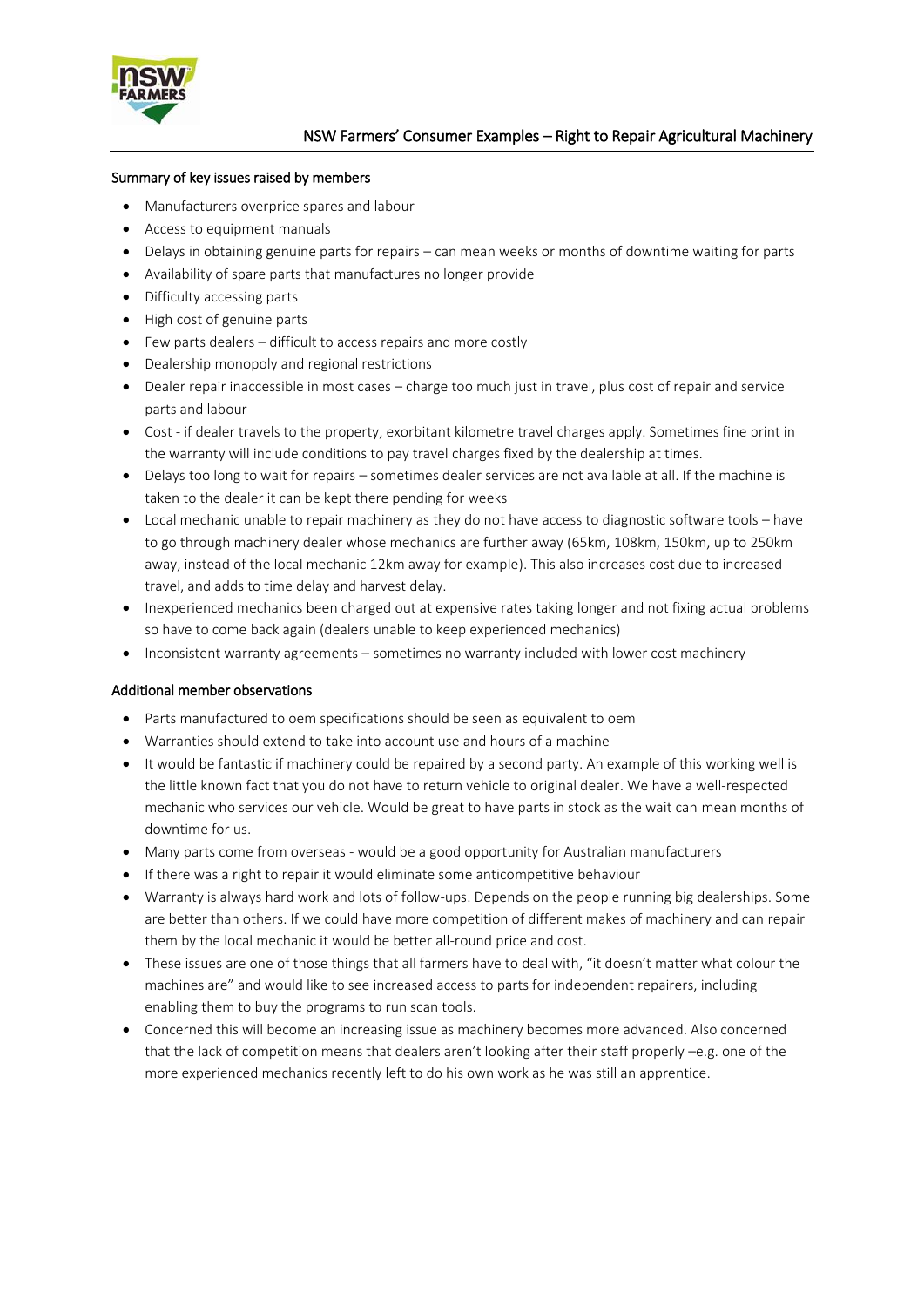

# 1. Northern Rivers (Grafton)

| What are the barriers to<br>repair that you have<br>faced?   | Manufacturers continue to vastly over price spares and labour. Parts manufactured<br>to oem spec should be equivalent to oem. Further warranties should and extend to<br>take into account use and hours of a machine                                                                                                                                                                                    |  |
|--------------------------------------------------------------|----------------------------------------------------------------------------------------------------------------------------------------------------------------------------------------------------------------------------------------------------------------------------------------------------------------------------------------------------------------------------------------------------------|--|
| What was the financial<br>and/or time impost as a<br>result? | Massive if using oem labour and parts                                                                                                                                                                                                                                                                                                                                                                    |  |
| 2. Southern NSW (Corowa)                                     |                                                                                                                                                                                                                                                                                                                                                                                                          |  |
| What are the barriers to<br>repair that you have<br>faced?   | only dealers have access to computer IT of the machinery                                                                                                                                                                                                                                                                                                                                                 |  |
| What was the financial<br>and/or time impost as a<br>result? | small problems cannot be rectified by local trades person                                                                                                                                                                                                                                                                                                                                                |  |
| 3. Greater Sydney                                            |                                                                                                                                                                                                                                                                                                                                                                                                          |  |
| What are the barriers to<br>repair that you have<br>faced?   | My experience relates to farm machinery that is no longer under warranty. I have<br>been told, that a part (a damaged out-front mower deck) cannot be repaired and<br>will cost many thousands of dollars to replace.                                                                                                                                                                                    |  |
| What was the financial<br>and/or time impost as a<br>result? | Time taken to seek out another opinion from a farm machinery business that did<br>not specialise in this brand of machine. Delays in obtaining genuine parts for other<br>repairs needed. High cost of genuine parts. The other farm machinery business told<br>me the mower deck could be successfully repaired, by being welded, at a fraction of<br>the cost of a replacement deck.                   |  |
| 4. North Coast (Woodburn)                                    |                                                                                                                                                                                                                                                                                                                                                                                                          |  |
| repair that you have<br>faced?                               | What are the barriers to Dealer repair inaccessible in most cases. Dealer charge too much only to reach the<br>location of machine + Repair and service parts and labour. Under warranty in small<br>letters or hidden in paragraphs will put conditions to pay travel charges fixed by the<br>dealership at times.                                                                                      |  |
| What was the financial<br>and/or time impost as a<br>result? | Too long wait. Sometimes deal services are not available at all. If available, they<br>charge exorbitant kilometre travel charges only reach the property. If machine is<br>taken to dealer will keep 5he job pending for weeks.                                                                                                                                                                         |  |
| 5. Northern NSW (Garah)                                      |                                                                                                                                                                                                                                                                                                                                                                                                          |  |
| What are the barriers to<br>repair that you have<br>faced?   | Local mechanic unable to repair machinery as he does not have access to diagnostic<br>software tools for John Deere or Claas machinery. Have to go through machinery<br>dealer and during busy periods such as planting and harvest, there are delays<br>waiting for machinery dealer's own mechanics. Local mechanic is 12km away<br>whereas Machinery dealers mechanics are either 65km or 108km away. |  |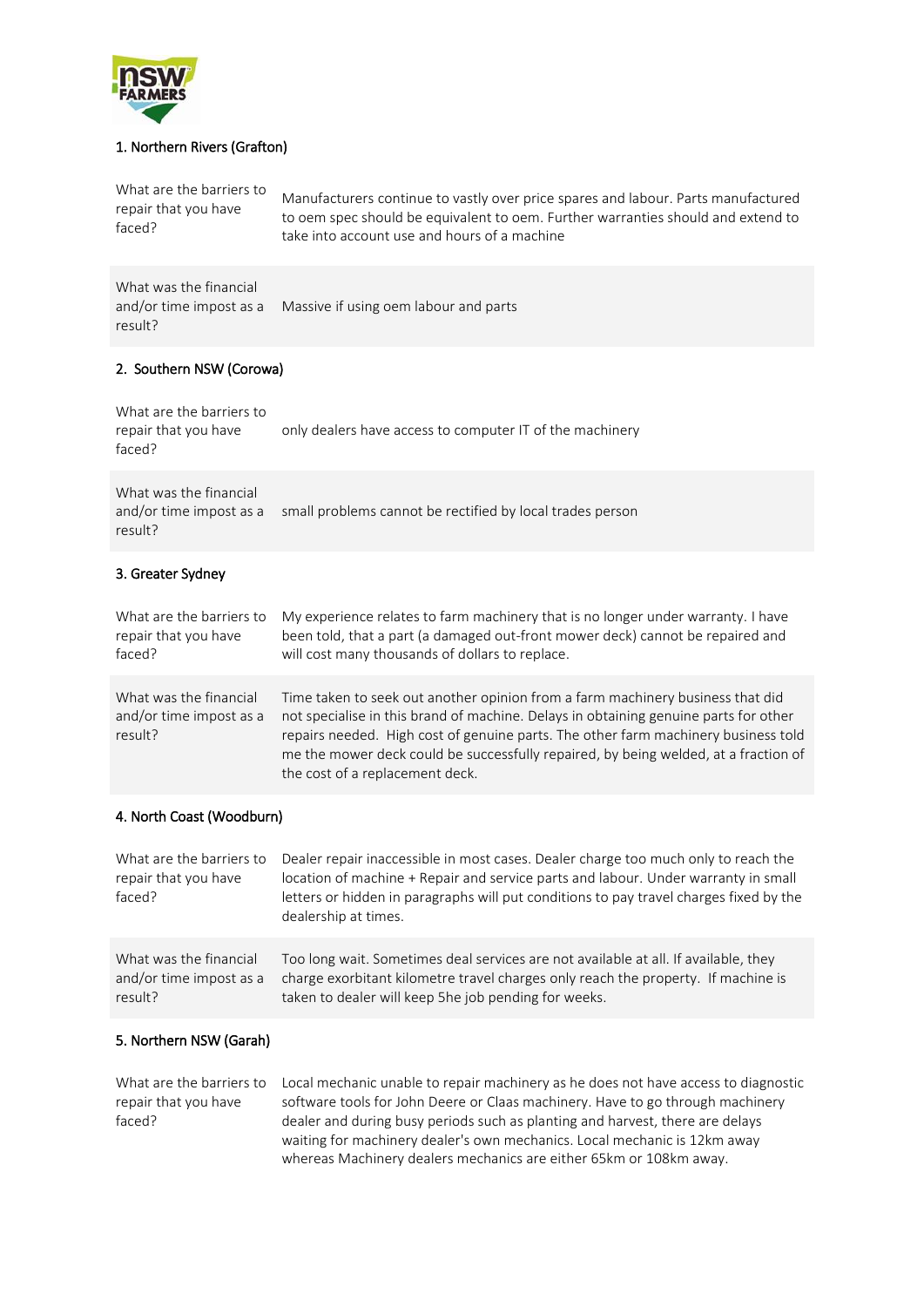

What was the financial and/or time impost as a result?

Delays in harvesting due to header broken down. Generally a one or two day wait for machinery dealer's mechanic. Financially, repair bills from the machinery dealer are double those of local mechanic. (Travel costs being a major element.) Sometimes mechanics for the dealer are coming from other branches up to 250Km away.

# 6. Far West (White Cliffs)

What are the barriers to repair that you have faced? We live 300 kms from nearest town for service - however all well-known service brands are at least 850 - 1000 kms away. It is near impossible to have large machinery serviced or repaired, unless we pay the manufacturer to travel to us. Costs can be prohibitive, especially when it is a 600 km round trip. It would be fantastic if it could be repaired by second party. An example of this working well is the little known fact that you do not have to return vehicle to original dealer. We have a well-respected mechanic who services our vehicle. Would be great to have parts in stock as the wait can mean moths of downtime for us.

What was the financial and/or time impost as a result? Financially the repair blew out by 50% on top off budgeted repair amount.

## 7. North West (Premer)

What are the barriers to repair that you have faced? Availability of spare parts that the manufactures no longer provide. Access to equipment manuals. I realise that many parts come from overseas - would be a good opportunity for Australian manufacturers What was the financial and/or time impost as a result? Not always in the financial position to replace machinery - and the equipment that needs parts sits around as cannot sell or trade in if not in working condition

# 8. Hunter (Port Stephens) (oyster member)

| What are the barriers to<br>repair that you have<br>faced?   | The last service for the outboard motor that has to be done by the authorised<br>dealer to maintain warranty took months to organise and multiple phone calls.                                                                                                                                                                                                                                                                                                                                                                                                                                                                                                                                            |
|--------------------------------------------------------------|-----------------------------------------------------------------------------------------------------------------------------------------------------------------------------------------------------------------------------------------------------------------------------------------------------------------------------------------------------------------------------------------------------------------------------------------------------------------------------------------------------------------------------------------------------------------------------------------------------------------------------------------------------------------------------------------------------------|
| What was the financial<br>and/or time impost as a<br>result? | I was lucky that I was present during the service as I was able to watch the full<br>service process. But this also meant that I knew how long it took (1.25 hrs) which<br>when it came to paying the bill, I was able to dispute the labour charge of 3•5 hrs<br>which is as described to me just a standard hourly rate fee for a full service. The<br>dealer did not argue with me just changed the billed hours to 1.5 hrs taking \$200.00<br>off the bill. There is an impost on my time in having to be present at the service in<br>waiting for it to be done so I can relaunch the punt on the available tide and also in<br>having to be present at the dealership to dispute the charges hours. |

#### 9. Northern NSW (Moree)

What are the barriers to repair that you have faced? There are very few parts dealers in the market. It is not very competitive. That is, for example, we use John Deere machines but apart from going to our local Vanderfield dealer or else travelling to the next dealer, there is no other access to parts or services. It can be very difficult and costly to get repairs because of this. If there is a right to repair it would eliminate some anticompetitive behaviour.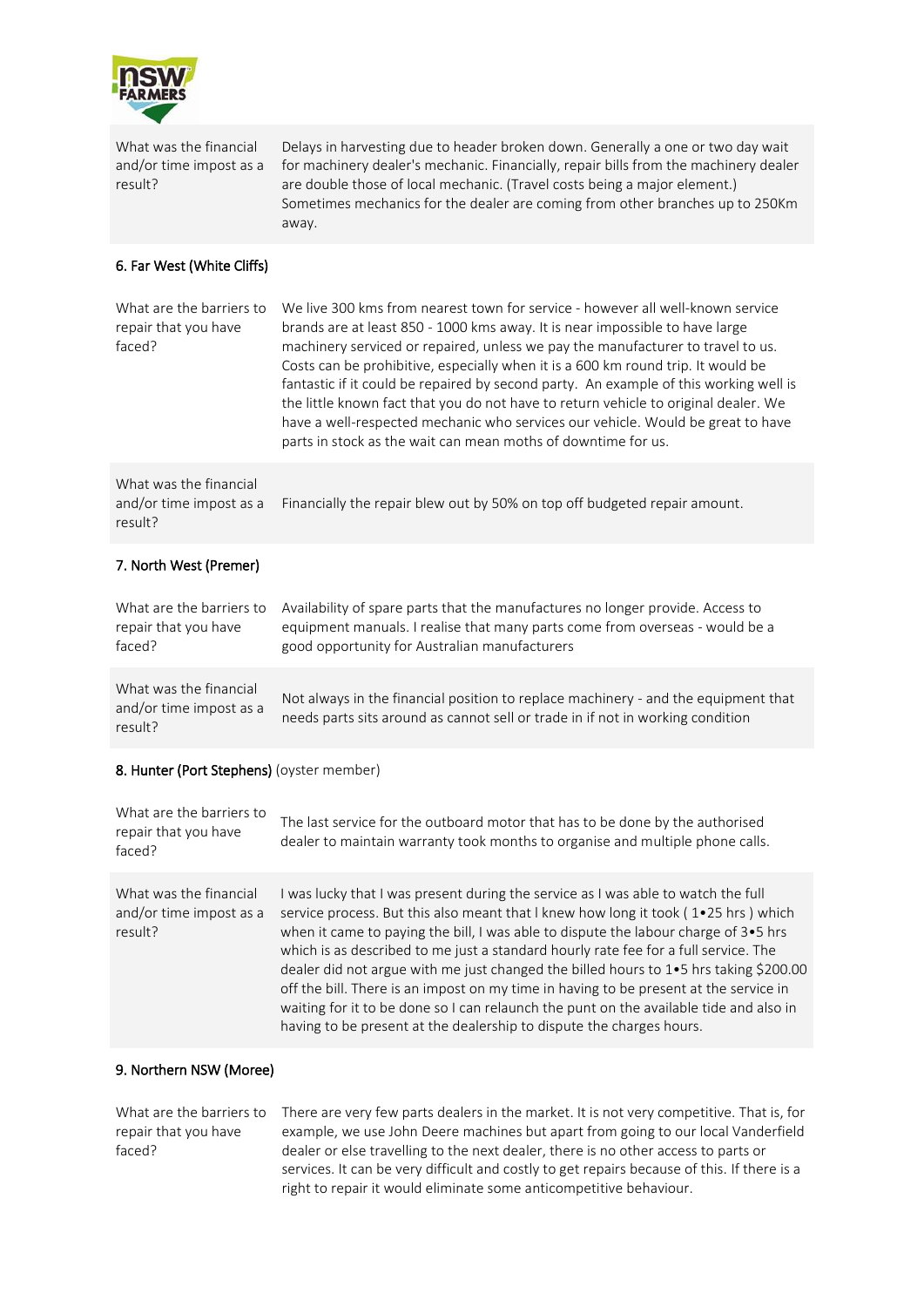

| What was the financial<br>and/or time impost as a<br>result? | Financial and time burdens are inflated because of this. Due to the market lacking<br>competition through anti-competitive behaviour, we as the consumers struggle to<br>get the best service. There are some mechanics that capitalise on this and will leave<br>a large player such as Vanderfield and become a field mechanic on their own.<br>However, there are not many of these and they don't have the access to parts and<br>will therefore still use the dealers for some parts (which have high prices). |  |
|--------------------------------------------------------------|---------------------------------------------------------------------------------------------------------------------------------------------------------------------------------------------------------------------------------------------------------------------------------------------------------------------------------------------------------------------------------------------------------------------------------------------------------------------------------------------------------------------|--|
| 10. Riverina                                                 |                                                                                                                                                                                                                                                                                                                                                                                                                                                                                                                     |  |
| What are the barriers to<br>repair that you have<br>faced?   | The barriers I find is the dealers not been able to keep experienced mechanics so a<br>lot of the time they spend all the time on phone                                                                                                                                                                                                                                                                                                                                                                             |  |
| What was the financial<br>and/or time impost as a<br>result? | Inexperienced mechanics been charged out at expensive rates taking longer and not<br>fixing actual problems so have to come back again. I'm happy to pay good rates if<br>they know what they are doing                                                                                                                                                                                                                                                                                                             |  |
| 11. Central West                                             |                                                                                                                                                                                                                                                                                                                                                                                                                                                                                                                     |  |
| What are the barriers to<br>repair that you have<br>faced?   | In my Massey tractor7465 the writing on the dashboard started to disappear. The<br>required part would probably have cost about\$100.                                                                                                                                                                                                                                                                                                                                                                               |  |
| What was the financial<br>and/or time impost as a<br>result? | We had to purchase a whole sealed unit which was just short of \$3,000. The part<br>only took a few days to arrive. I was able to put it in.                                                                                                                                                                                                                                                                                                                                                                        |  |
| 12. Central Western Plains (Coonamble)                       |                                                                                                                                                                                                                                                                                                                                                                                                                                                                                                                     |  |
| What are the barriers to<br>repair that you have<br>faced?   | Tractors and headers - We cannot access software to read faults to repair. Local<br>mechanics find it expensive to access soft wear to read to be able to repair. The                                                                                                                                                                                                                                                                                                                                               |  |
|                                                              | simple jobs we cannot do if we cannot access repair manuals.                                                                                                                                                                                                                                                                                                                                                                                                                                                        |  |
|                                                              | Warranty is always hard work and many follow-ups. Depends on the people running<br>big dealerships, some are better than others are. If we could have more competition<br>of different makes of machinery and can repair them by the local mechanic, it would<br>be better all-round price and cost.                                                                                                                                                                                                                |  |
| What was the financial<br>and/or time impost as a<br>result? | the business(dealerships) that could access the software are over 150 km away so<br>we the farmer had to pay travel costs to have the bigger dealership service<br>equipment and added cost of \$150 plus travel each time. Also not letting a local<br>mechanic (and family) live in our district because they cannot work efficiently on our<br>machinery without software.                                                                                                                                       |  |
| 13. Riverina (Gerogery)                                      |                                                                                                                                                                                                                                                                                                                                                                                                                                                                                                                     |  |
| What are the barriers to<br>repair that you have<br>faced?   | Difficulty obtaining parts, waste of valuable time.                                                                                                                                                                                                                                                                                                                                                                                                                                                                 |  |

What was the financial and/or time impost as a More inconvenience than actual cost.result?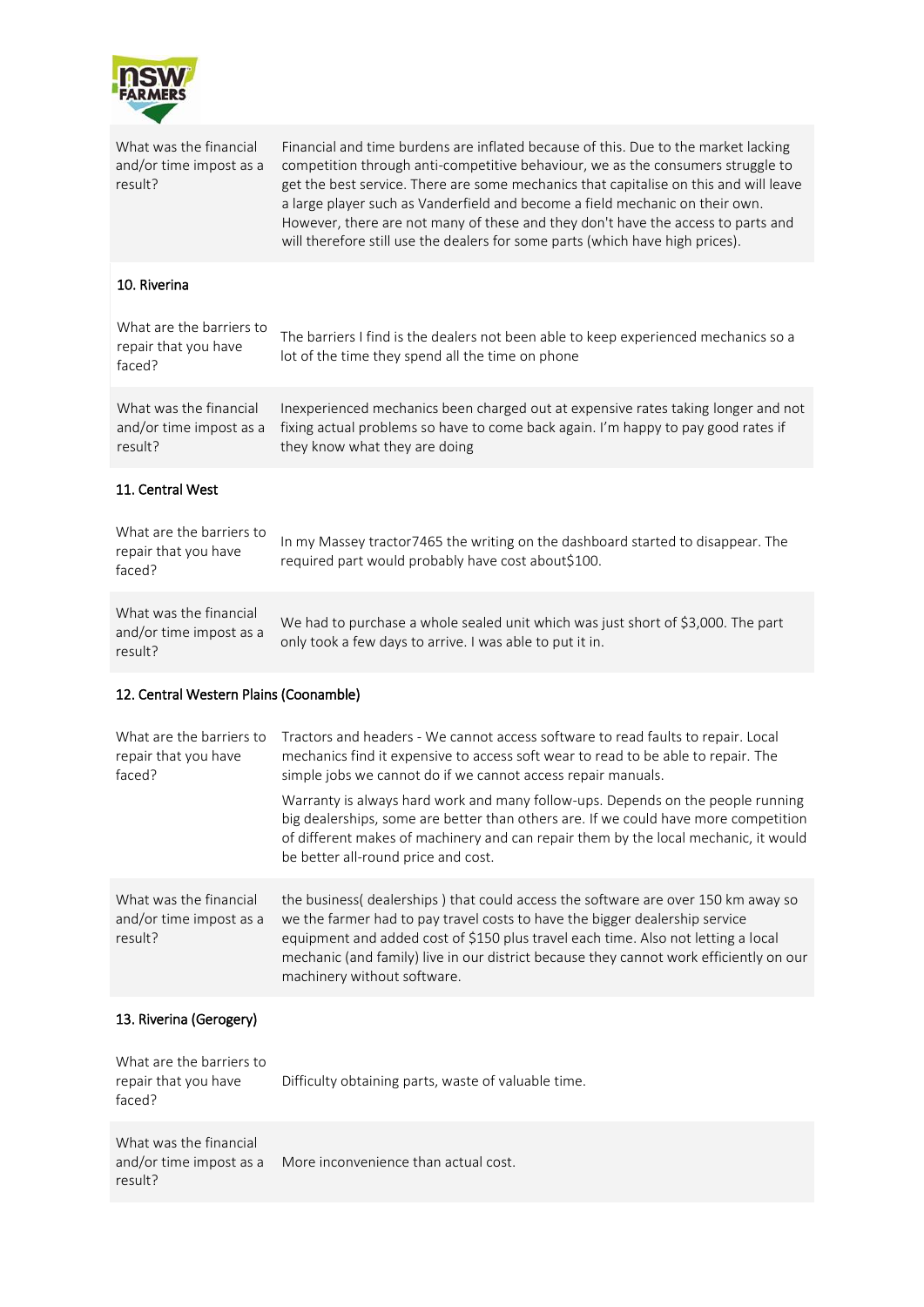

# 14. Central West/North West Slopes (farmer and ex mechanic)

Recently experienced an issue with machinery that was just out of warranty (rodent damage to wiring). The initial wait for the repairs was around 3 days however the issue was not completely resolved and farmer is still waiting from them to come back (around 4 weeks later). This is organised by the local distributor. When the mechanic inspected the machinery they were inexperienced and didn't properly understand the system. They also didn't bring all of the necessary tools including basic consumables which the farmer was able to provide, but was also charged for as a standard item. With the basic repairs completed the farmer was able to complete sowing but without air conditioning and with continued issues with the shifting not changing properly. If this were to occur during harvest in the hotter months, it would not have been able to proceed.

The farmer paid approximately \$1000 for the repairs to his machinery, most of which was to cover travel of the authorised repairer to his property. The cost of travel was to be shared, however it appeared that both farmers were charged the full amount.

The farmer also owns a tractor that is under ten years old that he experienced issues with. This tractor needed a new seat but despite it being quite new it took almost two years to find one and it still was not the correct seat for the model. New Holland assisted for a while but kept sourcing the wrong types of seats.

The farmer noted that these issues are one of those things that all farmers have to deal with, "it doesn't matter what colour the machines are" and would like to see increased access to parts for independent repairers, including enabling them to buy the programs to run scan tools.

The farmer noted that over time the number of local mechanics have dwindled to one but that this is largely a result of the exponential technological improvements to tractors and agricultural machinery that has increased their lifespan. In the 70s they lasted for approximately 5 000 hours, in the 80s/90s around 10 000 hours and now about 20-25 000 hours. This has also changed what is required in a mechanic; the traditional mechanic is still required for labour, but specialised people are also needed to understand the technology.

The farmer also noted that it can be very difficult to access parts, partly due to the fact that they are manufactured overseas. COVID-19 has exacerbated this issue, and many farmers experienced issues accessing parts during harvest last year. The fact that there are so many different models now in operation also adds to this issue, as so many different types of parts need to be available.

# 15. Central West (Dubbo)

Has an ex dealer mechanic who can complete some repairs but cannot update the machinery. Recently had to replace a motor and had to get John Deere to come out to the property at a cost of \$600 plus the delay in the repairer arriving. Concerned that this will become an increasing issue as machinery becomes more and more advanced. Also concerned that the lack of competition means that dealers aren't looking after their staff properly –e.g. one of the more experienced mechanics recently left to do his own work as he was still an apprentice.

#### 16. Northern Tablelands (Walcha)

Few things to note when looking at effects of repair requirements for our Ag machinery that currently affect our business. Timeliness of parts delivery especially for Toyota, John Deere

Providers not stocking large amounts of common parts and having long wait times for those parts to arrive is very common across all entities. They are just not willing to carry cost of this, which affects all our operations. Third Party repairers not having access to computers to be able to dial into problem codes

Major machinery dealers threatening not to work on machines not purchased through them has been in conversation locally for some time.

#### 17. Northern Tablelands (Uralla)

My family purchased a Case tractor in 2013, just a 60hp one but perfect size for doing all the jobs on the farm. Right from the start, we had problems with the cost of mechanics for service, very expensive to come 100km or